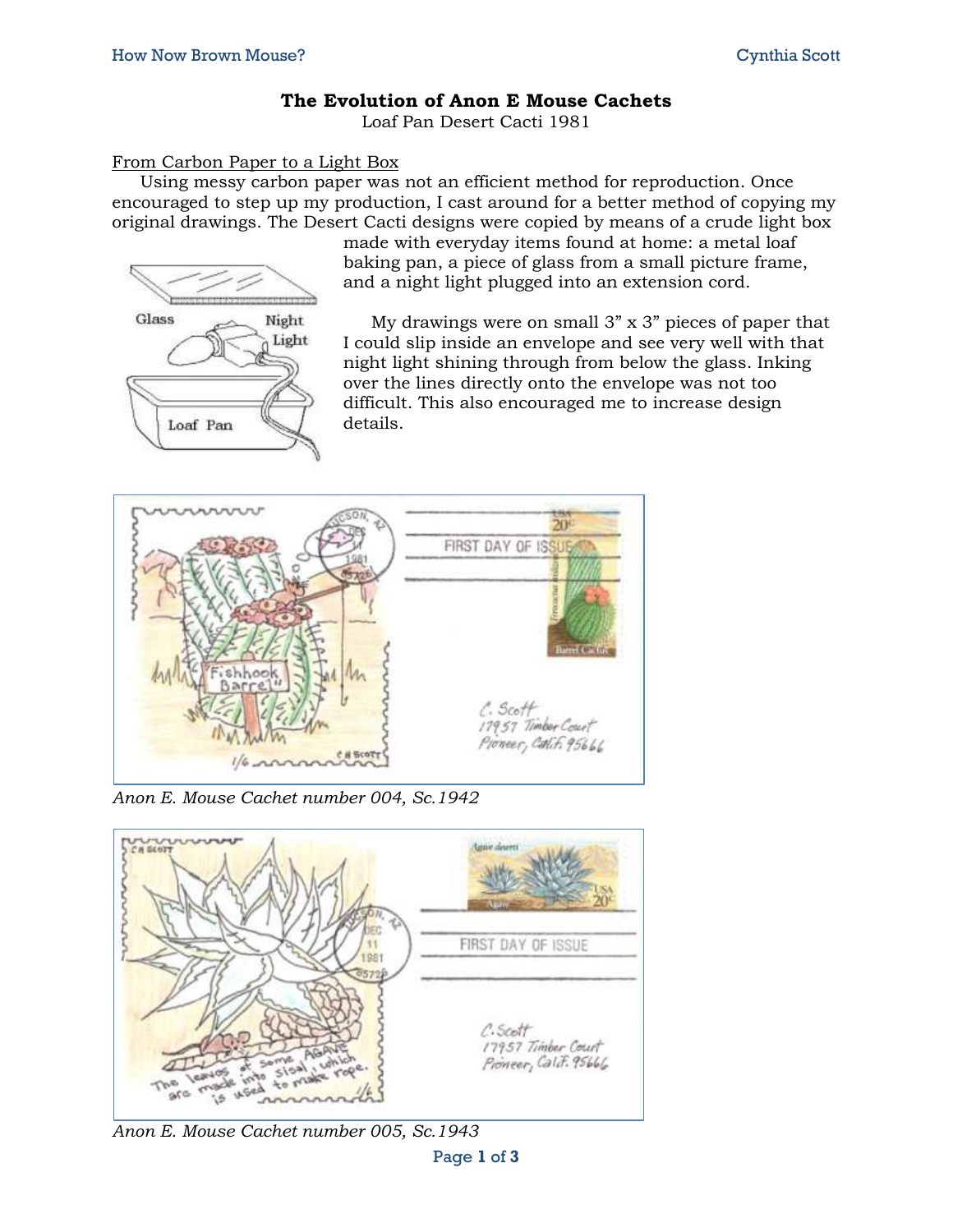

*Anon E. Mouse Cachet number 006, Sc.1944*



*Anon E. Mouse Cachet number 007, Sc.1945*



*Anon E. Mouse Cachet number 008, Sc.1945a*